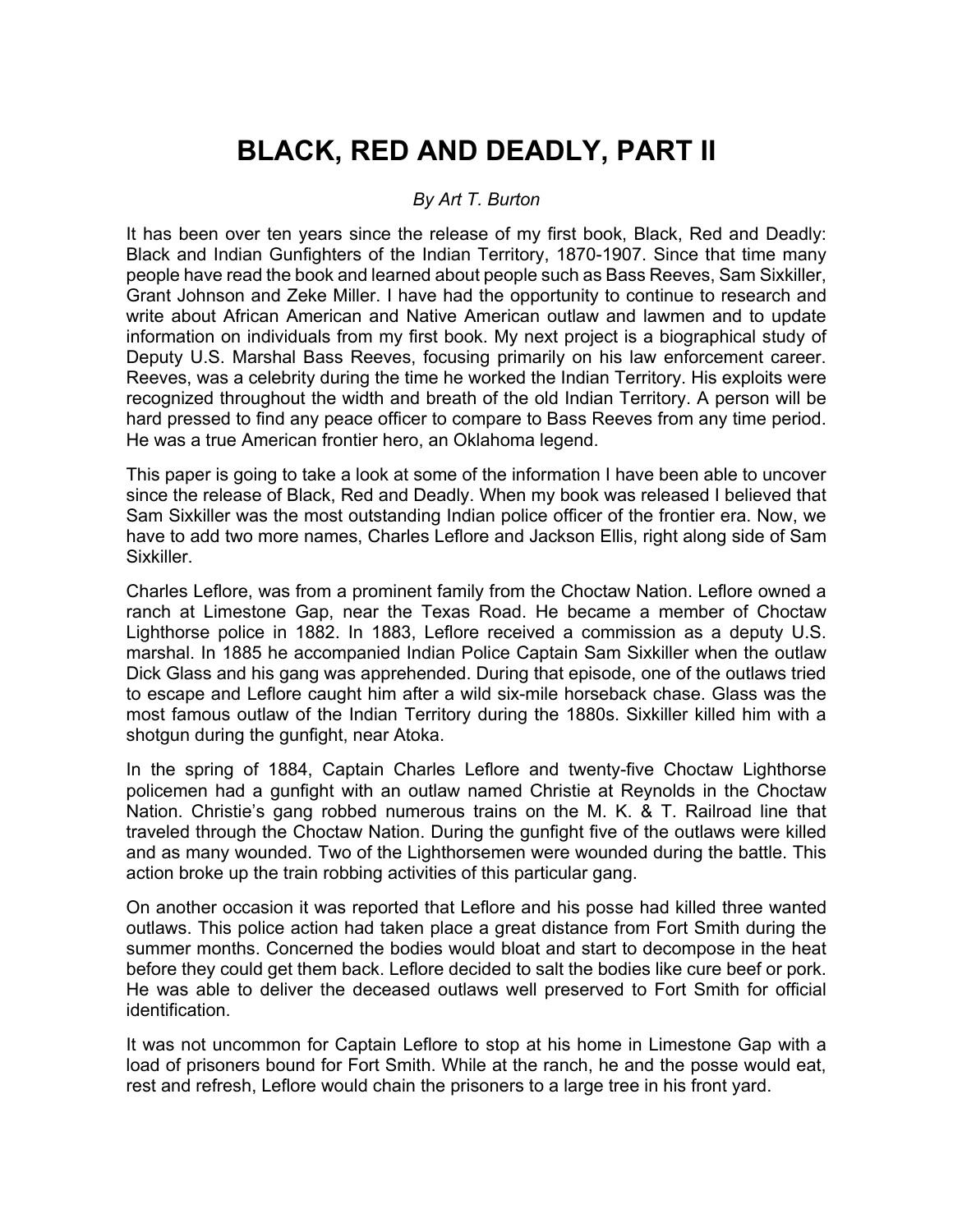In September of 1886, LeFlore and Sam Sixkiller had a run-in with a mixed-blood Cherokee named Black Hoyt and a white man named Jess Nicholson, in the streets of Muskogee. The two were drunk on moonshine when Sixkiller and Leflore attempted to arrest them. Nicholson shot at Sixkiller and creased his arm. Leflore shot and wounded Nicholson during the fight. Even though wounded, Nicholson managed to escape. Black Hoyt was arrested and later Nicholson died from his gunshot wound.

In 1887, LeFlore became captain of the United States Indian Police for the Indian Territory, headquartered at Muskogee, Creek Nation. This was after the successor of Sam Sixkiller, William Fields was murdered in April 1887, near Eufaula in the Creek Nation, trying to apprehend a felon. As captain of the United States Indian Police, Charles Leflore held the position for eight years. Besides his position as captain and deputy U.S. marshal, Leflore was a special agent for the Missouri, Kansas and Texas Railroad.

One of Captain Leflore's first major arrest was of the black outlaw, Gus Bogles. The outlaw had murdered a white coal miner named J.D. Morgan at Blue Tank in the Choctaw Nation. Captain Leflore arrested Bogles in Denison, Texas on June 30, 1887. Later Bogles was convicted and executed for the crime in Judge Isaac C. Parker's court in Fort Smith, Arkansas on July 6, 1888.

In April 1887, Captain Leflore captured another murderer named Steve Bussel. The crime was committed in the Chickasaw Nation. After conviction at Fort Smith, Bussel was given a life sentence and imprisoned at Little Rock, Arkansas.

In September of 1891, Captain Leflore was on the trail of the Dalton gang after they robbed the M. K. & T. passenger train near Wagoner, Creek Nation. The captain reported to **The Vinita Indian Chieftain**:

"…twenty miles from the scene of the robbery, about two o'clock the same night, four men were seen riding northwest and leading two horses. The next night a woman who is acquainted with the Dalton boys saw two of them and two others west of Red Fork, riding in the direction of the mouth of the stream of that name. They had two lead horses and the outfit corresponded with that seen the night of the robbery. The use of bloodhounds [brought from Atoka] the morning after holdup was rendered impossible because so many persons had been trailing around, but an organized pursuit is being conducted."

The above holdup took place at Leliaetta, Creek Nation. Leflore would have a closer encounter with the Dalton gang at Adair in the Cherokee Nation. On the night of July 14, 1892, the Daltons took over the train depot at Adair and waited for the northbound No. 2 due at 9:45 p.m. On the train were eight lawmen, including J.J. Kinney, special railroad detective, Sid Johnson, deputy U.S. marshal, and Charles Leflore, Alf McCay and Bud Kell of the United States Indian Police. In the gunfight that ensued after the train stopped at Adair, Kinney, Johnson, and Leflore all received slight wounds. The Daltons, untouched, got away with a small amount of loot. No doubt, they would have had a better haul if the lawmen hadn't interfered with their criminal endeavors. During his long tenure, Captain Leflore was wounded on several occasions.

The first execution in the Indian Territory under the laws of the United States, occurred at Muskogee, on July 1, 1898. Of the two men who were executed, one was captured by Leflore. Henry Whitefield, a black man, had murdered a man in Wagoner, Creek Nation, on December 2, 1897. Whitefield went on the run after the crime, but was apprehended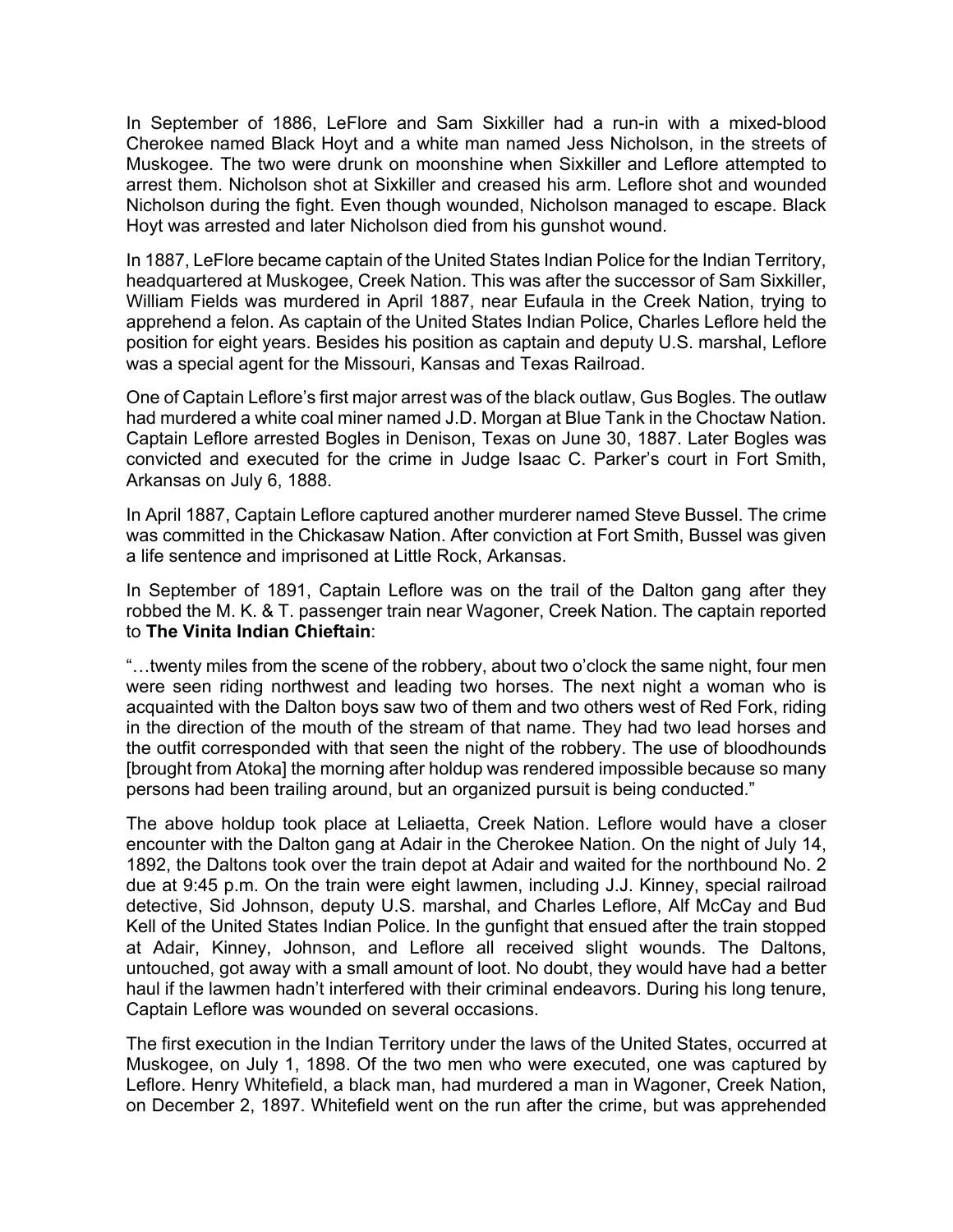by Captain Leflore near Atoka in the Choctaw Nation. Charles Leflore worked out of the Fort Smith court until the courts were transferred to the Indian Territory in the 1890's. At that time he worked out of the Paris, Texas federal court until he retired around 1905. Captain Charles Leflore died at his home in Limestone Gap on September 10, 1920 at the age of seventy-nine.

Jackson William Ellis, was possibly the most outstanding Indian policeman of the "Nations." He was born in Sweet Town, Cherokee Nation in 1849. He was known as Jack Ellis and was 5/8th's Cherokee. At the age of twenty-one, he stood six feet and four inches. As a teenager, it is said he rode as a posseman for deputy U.S. marshals out of Fort Smith. In 1870, Ellis was appointed deputy sheriff of Tahlequah District, Cherokee Nation and sheriff of commissioner's court. In 1872, Ellis was made deputy warden of the Cherokee National Prison in Tahlequah. In 1876, he left the field of law enforcement to go into the mercantile business. But in 1887, he was given a commission as a deputy U.S. marshal and the same year joined the United States Indian Police under the direction of Captain William Fields.

On March 6, 1887, Bud Trainor, a reckless mix-blood Cherokee and his friends had been drinking heavily in Tahlequah. They rode their horses up and down Muskogee Avenue, the main street, shooting their guns and causing the storeowners to close up. Jackson Ellis had been in the vicinity squirrel hunting and came into town during the turmoil.

Ellis gave Trainor an order to cease and desist. Trainor responded by telling Ellis to get his gun and deposited his horse at Wilson's livery stable. Ellis and Trainor met in the middle of Muskogee Avenue "Hollywood Style." Trainor drew first and both parties got off three shots. One of Elllis' pistol shots struck Trainor in the center of the mouth and the bullet lodged in the rear of his throat. Bystanders had to turn Trainor over on his stomach so he wouldn't drown in his own blood. He was heard to exclaim "Oh, yes, God damn, he shot at my teeth that time." Ellis would have killed him if his pistol hadn't been loaded with squirrel shot known as bulldog cartridges. This occurred just six weeks after Ellis resumed his career as a lawman. Trainor lived to later be killed by shotgun toting black cowboys near Nowata, Cherokee Nation, on January 9, 1896. Trainor is believed to have been the murderer of Deputy U.S. Marshal Dan Maples, the crime for which Ned Christie was falsely accused.

Jackson Ellis moved to Fort Gibson, Cherokee Nation, in 1887 and was stationed there as the deputy U.S. marshal for the town and near vicinity. Here he shot and killed the notorious Cherokee Freedman outlaw Dick Vann while trying to arrest the fugitive. Vann was one of the murderers of Captain Sam Sixkiller, and a noted territory desperado. After his stint at Fort Gibson, Ellis was appointed officer of the peace, in conjunction with the United States Indian Police, at Atoka, Choctaw Nation.

During the time he was stationed at Atoka, Ellis shot and arrested Daniel Fields, an escaped convict. Soon afterwards he shot and killed Harry Finn, a desperado who killed his father in Missouri and was involved in peddling illegal whiskey in the Choctaw Nation. This was followed by the shooting and capture of Charlie Carter, an outlaw and murderer whom Ellis had hunted for a time. Next, Jackson Elllis shot and captured two men named Watson and Whitrock, both bootleggers and notorious outlaws.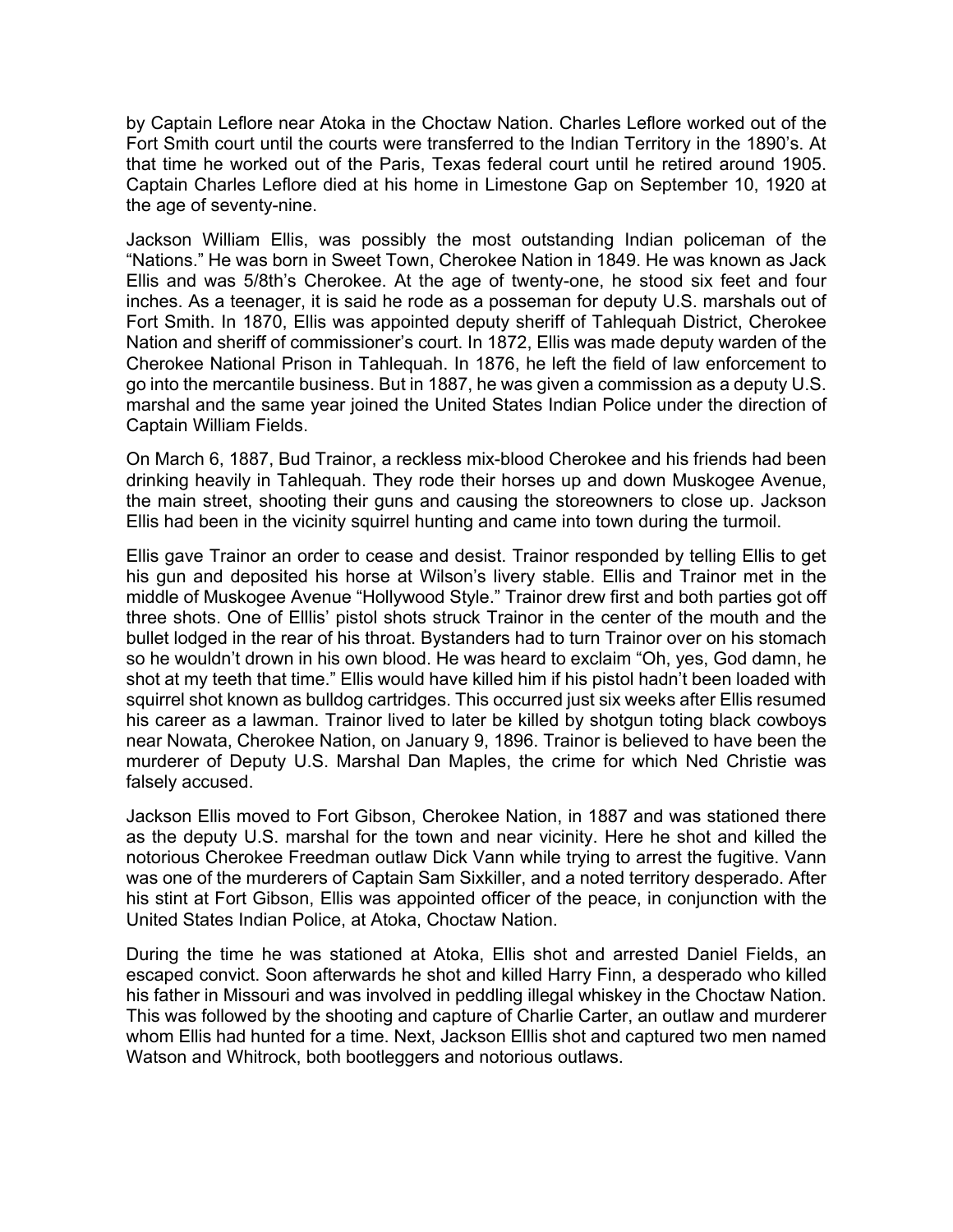In 1890, Ellis went into partnership with D.J. Folsom to practice law in Atoka. This did not last long because he was appointed a deputy U.S. marshal for the Second Division, United States Court at McAlester in the Choctaw Nation. Ellis was given an earlier commission as a special officer for the Missouri Pacific Railroad in the late 1880's when that road was building through the Indian Territory.

In the 1890's, after the tenure of Captain Leflore, Jackson Ellis was made captain of the Unites States Indian Police at Muskogee, but maintained his home at South McAlester. Ellis was in this position up through the turn of the century. His last years were spent in Marble City, Seqouyah County, where he was given a pistol by the last captain of the United States Indian Police, John C. West. The pistol had belonged to the female outlaw, Belle Starr.

Charles Pettit was called by Chris Madsen, "a colored giant who worked the Osage country." Pettit was a deputy U.S. marshal who worked out of the Guthrie federal office. He was stationed at Pawhuska, Osage Nation. In his autobiography, Frank "Pistol Pete" Eaton claims he assisted Pettit in making an arrest in Pawhuska on one occasion.

A story taken from the **Okmulgee Daily Times** on December 7, 1988, concerns an article from a Special Edition of the **Guthrie Daily Leader** in 1983, stating the following concerning Pettit:

"Another unusually brave black man who served as an early day deputy marshal was Charley Pettit. He served under Marshal E.D. Nix.

A huge man standing six feet four inches, Pettit always wore leather-topped boots with small heels. He sported a broad-brimmed black hat and was a typical frontiersman.

His bravery and skill at tracking in mountain country won him full acceptance by his white counterparts. He joined them, when they relaxed after delivery of prisoners to Guthrie if full fellowship in 'friendly bouts at the saloons,' accordingly to John Golobie, famed early day Guthrie newsman, writing in his memoirs.

Pettit was distinguished by a broad smile showing large white teeth except for one gold tooth in front. This tooth, his fellow deputies said, 'Shone like the headlight of a locomotive' when tracking criminals in the dark.

Reputedly fearless, he frequently brought in three or four outlaws single-handed. He was said to have earned as many fees for bringing in wanted men as any other deputy of the marshal's office. Compatriots said that one reason he was so reckless and brave was that he had a "woman' in Arkansas City in a "fine cottage" whom he supported and of whom he wanted to be 'worthy'…"

There is an interesting newspaper article on Pettit from the Guthrie, **Oklahoma State Capitol**, July 2, 1896 under the title of "Pettit, The Terror – One of the Best Posted and Most Daring Deputies in the Territory":

"Charlie Pettit, the colored deputy marshal, the terror of the woods but one of the best known and trusted and good natured men, a man that fears neither man nor devil, is in the city…Charley Pettit is at the the same time the most gentle, well disposed fellow in the territory. He is colored, it is true, but a great genius could build a romance on his life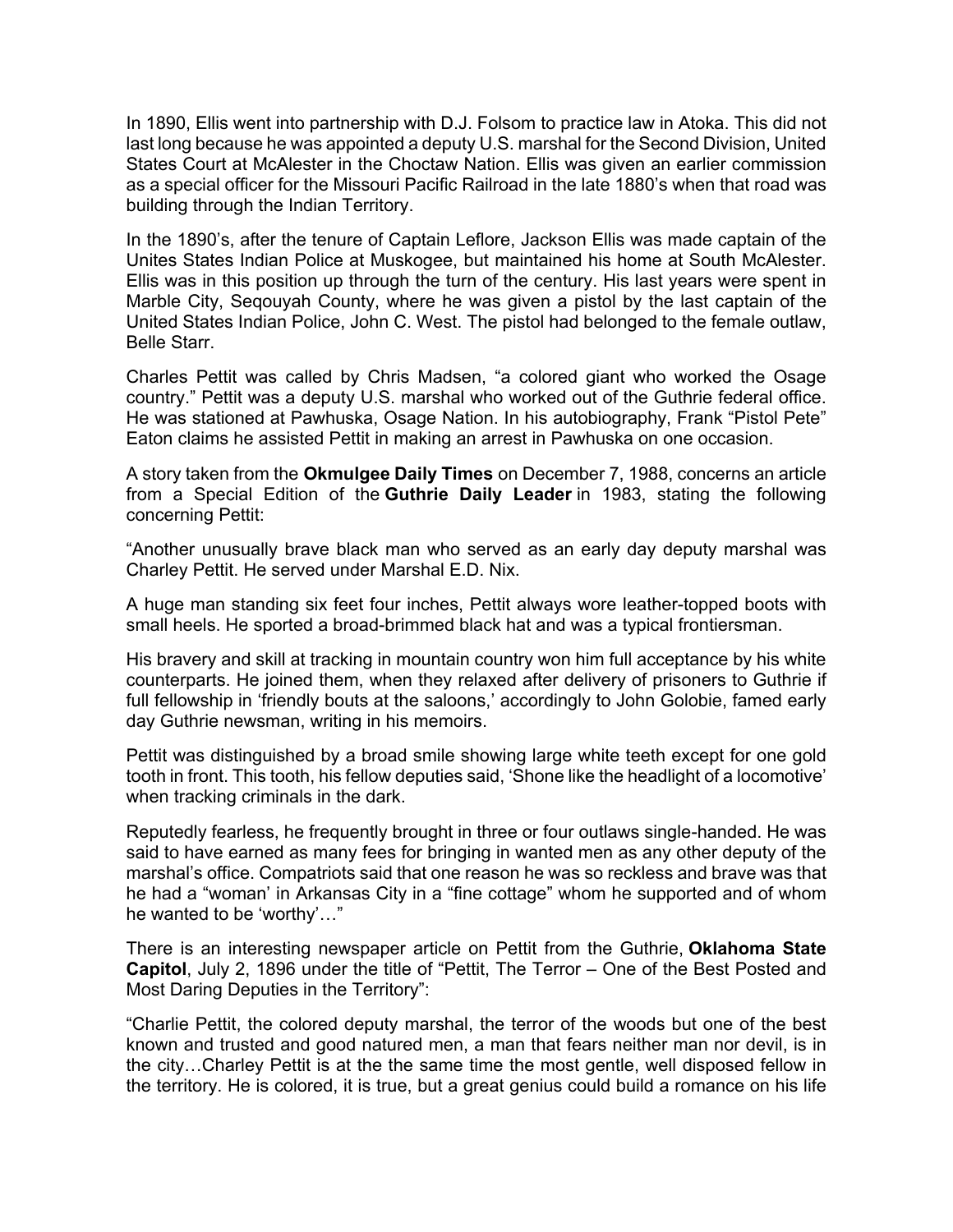that would beat all the "yellow backs" that were ever written. He could be made out to be in fiction – and in truth, too – as the "Black Terror of the Territory."

Charley Pettit is here as posseman of H.H. Callahan, a brave deputy marshal who killed some time ago the famous outlaw, Tom Crook, in the Osage nation. If ever there was a man that deserved a deputy marshal's commission in his own name, it is Charley Pettit. He is as gentle as a lamb and you would think butter would melt in his mouth, but at the same time he is as courageous as a lion…"

I haven't been able to find out if Pettit ever received a commission under Marshal E.D. Nix, but it appears he received a prior commission as a deputy U.S. marshal under Marshal William Grimes of Oklahoma Territory. Grimes' payroll record for January 1 to June 30, 1893 shows Charles Pettit receiving \$340.02 in wages and reimbursements. The following notations were found in territorial newspapers concerning Pettit's police work:

**Guthrie Leader**, June 14, 1894: *"Deputy Charlie Pettit, down from Perry with prisoners, most selling whiskey."*

**State Capitol**, March 6, 1895: *"Deputy Chas. Pettit came in last month from the Osage country with W.S. Kennedy, an Osage whisky peddler. He was given lodging at the federal jail."*

**Guthrie Leader**, April 27, 1895: " Deputy Charles Pettit arrived yesterday from the Osage country with Will Hill and Perrin Rich, two Osage dealers in ardent spirits and turned over to the keeper of the federal inn."

A few years ago, I was contacted by a badge collector from Kansas City. He had found Charlie Pettit's deputy badge in a miscellaneous dollar box in Tucson, Arizona badge show. The badge was tarnished, but Pettit's name could be clearly read on the nameplate. Not as famous as Wyatt Earp, but Pettit left his mark on Oklahoma Territory law enforcement.

Rufus Cannon was one of the most important black deputies in the Indian Territory. His most famous episode was being a member of Deputy U.S. Marshal Heck Thomas' posse that killed Bill Doolin. One of the Guthrie newspapers stated Cannon had shot Doolin but retracted the statement in the same article before it went to press and said Thomas had been the shooter. The same newspaper article referred to Cannon as being a half-blood Cherokee and didn't allude to his African ancestry.

In talking to Cannon's descendants they have informed me that Rufus Cannon was born in 1847, possibly Arkansas. His mother was the German slave owner of his black father according to family history, which would make Rufus Cannon a mulatto. The family has no history of Indian blood. Cannon is a corruption of the original name being Kennon.

The Fort Smith National Historic Site has records that show Rufus Cannon receiving a deputy marshal commission on September 15, 1892, and June 1, 1893 from the federal court at Fort Smith, Arkansas. Cannon's exact length of service is not known, but what is known due to the newspapers reports is that he worked both the Oklahoma and Indian Territories in the 1890's.

One of the first notable outlaw captures by Cannon was the arrest of the notorious African-Creek outlaw Captain Willie. The outstanding, Oklahoma City Deputy U.S. Marshal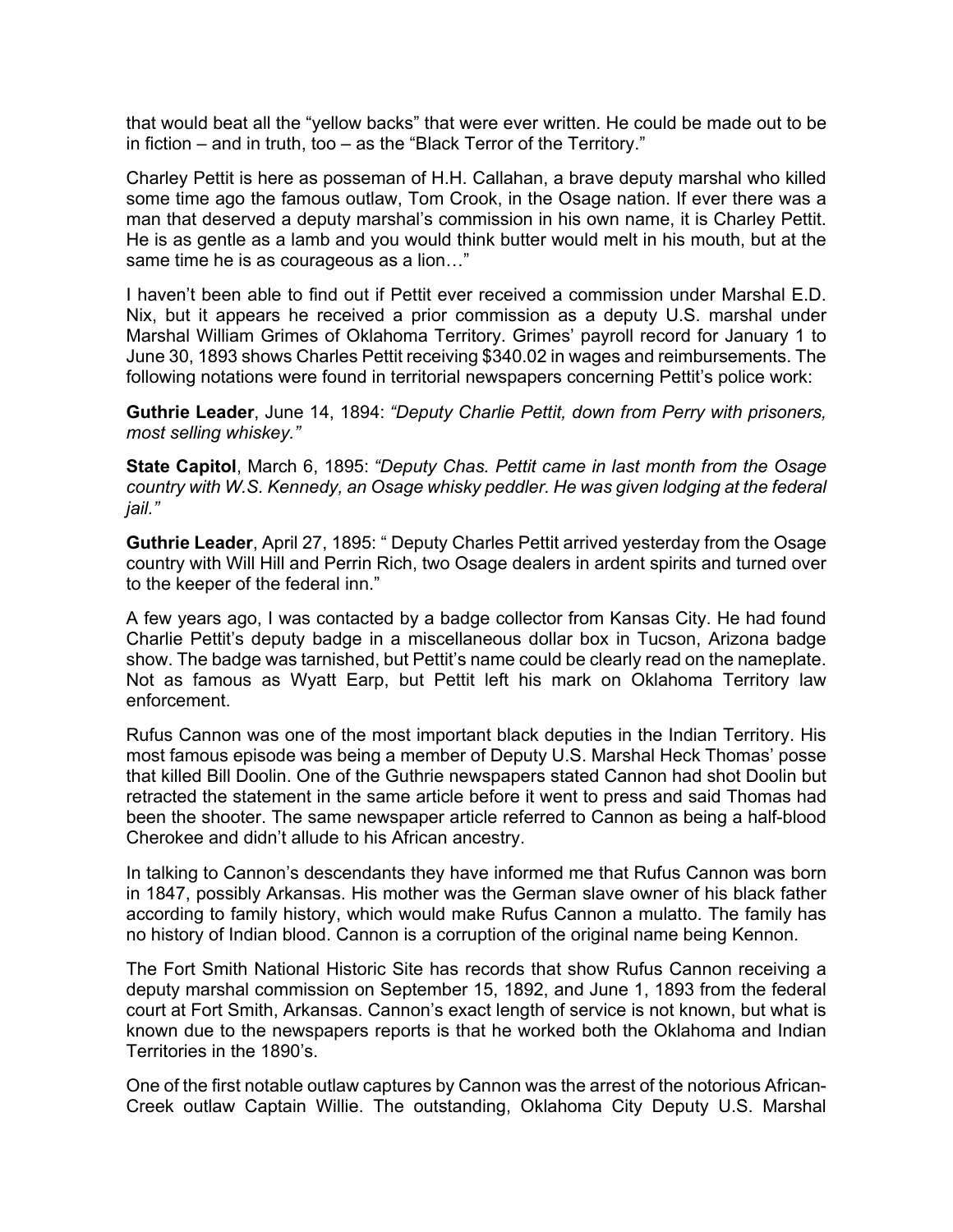George Thornton had been murdered by Willie near the Sac and Fox Indian Agency in October 1891. Following are a couple of newspaper articles related to the incident:

**Watonga Republican.** October 26, 1892: *"A DESPERADO CAPTURED: Guthrie, O.T. Oct. 17 – United States Marshals Rufe Cannon and J.P. Hunter arrived here tonight with the noted Creek desperado, Captain John Wiley (sic). Wiley killed Deputy Marshal George Thornton a year ago besides several other men during his criminal career."*

**Fort Smith Elevator**. November 4, 1892: *"A FATAL SHOT: Deputy Marshal Rufus Cannon, who arrested the notorious Creek outlaw Captain Wylie, arrived in the city Tuesday. Deputy Cannon reports that on his way back he was overtaken near the Oklahoma line by a gang of drunken outlaws, who charged into his camp. One of the party was captured and with three quarts of whisky in his possession, and placed under arrest. As soon as his comrades discovered he was missing they returned and fired into the*  camp. Mr. Cannon returned fire, and the leader of the attacking party fell dead, shot *through the neck. Mr. Cannon shortly surrendered to Deputy Hunter."*

The next incident of note occurred when Cannon, along with black Deputy U.S. Marshal Ike Rogers, of Cherokee Bill fame, led their posse into a gunfight with the Cherokee outlaw Henry Starr and his gang near Bartlesville. The shootout took place on January 21, 1893. Starr and Ed Newcome escaped the posse but Cannon shot the right arm off a white outlaw named Jesse Jackson with a shotgun. Jackson was captured and turned over to deputy Heck Thomas who had a warrant for him for robbing the Santa Fe railroad train on November 8, 1892 at Wharton, Oklahoma Territory.

The **Coffeyville Journal** on February 24, 1893 carried the following story:

"Deputy U.S. Marshal Rufus Cannon of Fort Smith, was in the city Monday, having in charge Scott Bruner, who is implicated in robbing the Santa Fe train at Wharton, Oklahoma Territory and the Pacific train at Caney last fall. Bruner is a desperate fellow and the capture is an important one. He was captured down on the Osage line at the house of a man named Washington while making love to his sweetheart. Scott Bruner was taken to Fort Smith Monday as was expected. One reason was the marshal was waiting for witnesses to arrive. U.S. Marshal Tom Weeks, who made the arrest with Cannon, came up from the territory Monday night and was here all day yesterday. Weeks says Bruner is undoubtedly a bad man. He held up two men not long since in the territory and was surely in the Wharton robbery. Bruner is already under bond for Peddling whiskey. Weeks and Cannon were to take Bruner to Fort Smith Tuesday evening. There is a reward of \$1000 for the arrest and conviction of the men who robbed the train at Wharton last fall and two of them are now captured."

### The **Guthrie State Capitol** on August 14, 1894 printed:

*"Deputy Marshal Rufus Cannon is in the city," and on September 13, 1894: "Deputy Marshals Sam and Morris O'Malley and Rufus Cannon came in with a batch of prisoners from the Creek country."*

The **Muskogee Phoenix** on September 22, 1894 carried a story about a shooting Cannon was involved in: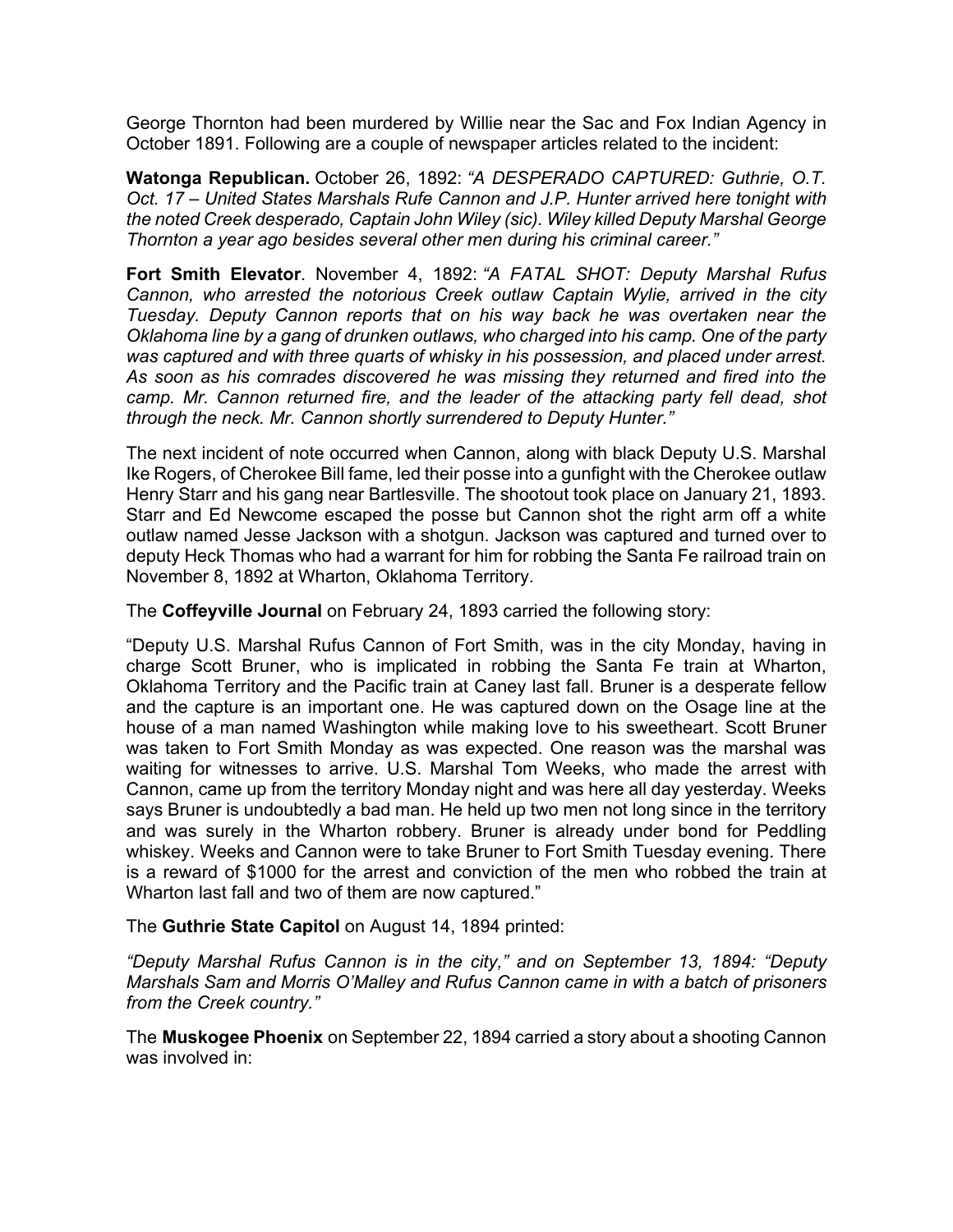*"About a year and a half ago, Rufus Cannon and W.L. Stamphill, deputies under Marshal Yoes, had a fight near Wewoka with a portion of the Woodward gang. Joe Pierce was killed and his friends claim that the killing was unjustifiable. They attempted to have the deputies indicted for murder, but failed. The special grand jury….took up the case again and returned indictments against both. Stamphill was in the city and surrendered at once. Rufus Cannon was out in the Seminole nation, but came in today and gave himself up to C.J. Lamb. Both had admitted to bond and are confident of their acquittal."*

In July of 1895, Bob and Bill Christian, brothers, broke out of the Oklahoma City jail and in doing so murdered Police Chief Milt Jones. An extensive manhunt for the criminals followed thereafter. Cannon arrested William "Old Man" Christian, the father, and W.H. "Bill" Carr, a former lawman, on July 22, 1895 in Pottowatomie County, Oklahoma Territory. "Old Man" Christian and Carr had been implicated in assisting with the escape.

### The **Guthrie State Capitol** on November 2, 1895 reported:

#### *"Deputy Marshal Rufe Cannon is over from the Creek country."*

At the time Cannon was a member of the Heck Thomas posse hunting down Bill Doolin there was a warrant out for his arrest for murder. Cannon had threatened a man in Wewoka to leave a woman alone that he had affections for, the man later married the woman. The man was later found full of lead, dead on the railroad tracks in Wewoka. Witness came forward to testify to the threats made by Cannon. It is not known how this case was resolved.

According to family history, Rufus Cannon was involved in the subduing and capture of the Rufus Buck gang in the Creek Nation near Okmulgee. Cannon referred to it as the longest gun battle in Indian Territory history. Cannon lived to be 103 and died in Kansas City, Missouri, in 1950.

Robert Fortune, worked twelve years as a deputy U.S. marshal in the Indian Territory. He started work at the Fort Smith, Arkansas federal court in 1895, working under Judge Isaac C. Parker. Later, Fortune was transferred to the Central District at McAlester, Choctaw Nation where he was assigned to the Wilburton office. The first deputy U.S. marshal assigned to Wilburton, Henry Peckenpaw, was killed by two bandits that robbed the town postmaster in 1899. Fortune replaced Peckenpaw as the local peace officer. Fortune was quite active pursuing felons and having involvement in a few gunfights in the Wilburton area in the years following the turn of the century. His nickname was "Poorboy" in the Indian Territory. In 1903, Fortune assisted Deputy U.S. Marshal Bill Ellis in the capture of the notorious black outlaw Step Ody in the Choctaw Nation.

In 1905, Fortune was involved in a political squabble in Wilburton that almost cost him his job. There was a new school built for the children of Wilburton. The exception was, if you were African American there would be no allowance. It was claimed, by the white citizens in Wilburton that Fortune was the leader in demanding admission for the black children to the new school. He supposedly had it announced in the black churches and was their legal advisor. The black children went to the new school building about twenty strong, but were turned away. When they returned to their residences, a consultation was held with Fortune. They again returned to the school, this time accompanied by their fathers, but they were again repulsed.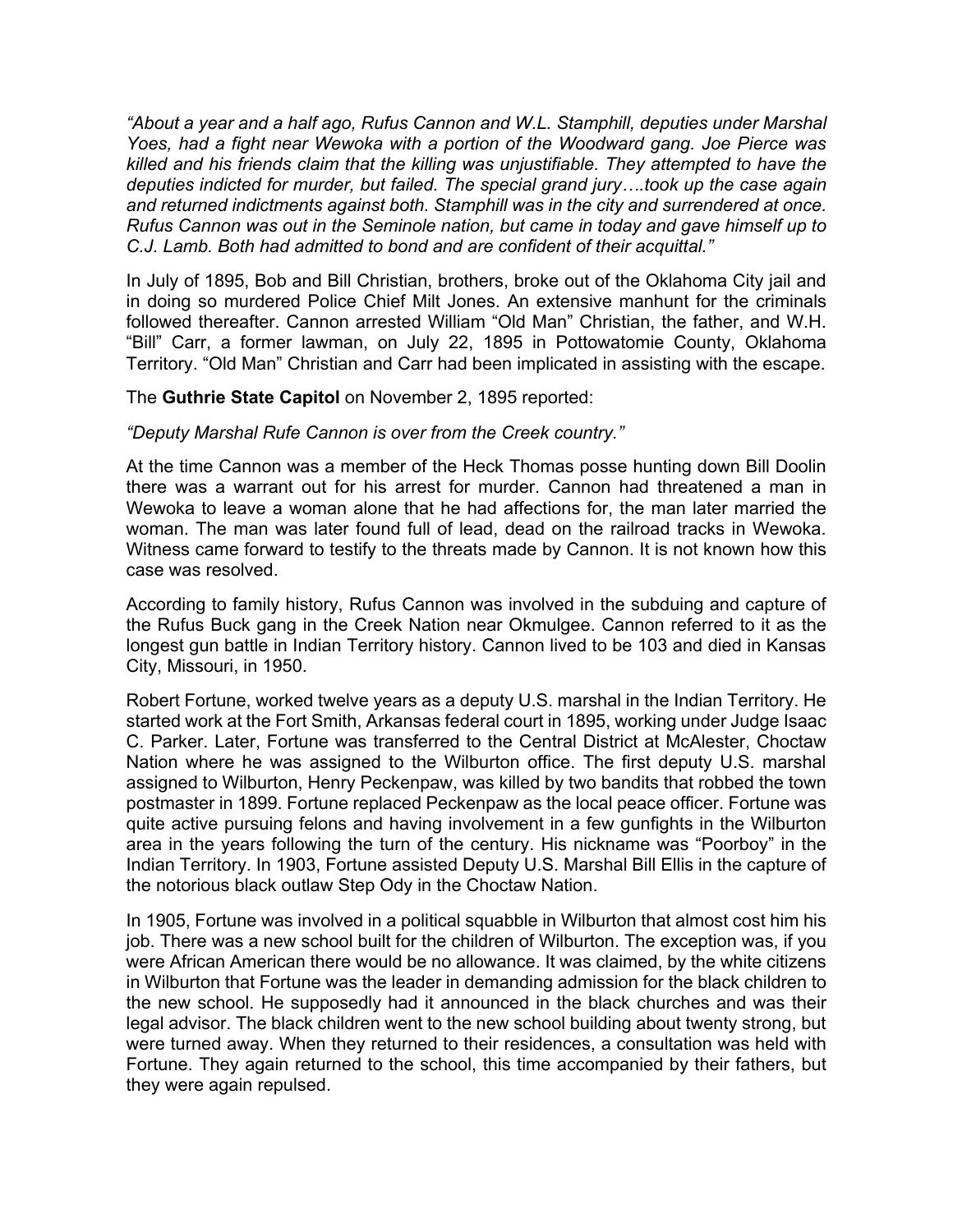The area newspapers claimed that when Fortune discovered that he had run up against a horned snag and that his job was in danger, he became very penitent. He denied he had anything to do with the affair, but the wrath of the white school board and citizens were aroused and a committee was sent to South McAlester to request Fortune's removal. Marshal George Pritchard made a trip to Wilburton and made a personal investigation of charges. The following statement, which was furnished to one of the local newspapers, gives his reasons for his actions:

*"After Receiving a statement signed by the school board of Wilburton and also after receiving two or three delegations from that point all bearing on the conduct of field deputy Bob Fortune, I made an investigation to the situation and came to the following conclusions. During the recent trouble between the white and black people of Wilburton, I notified Deputy Fortune of the charges which had been preferred against him. He came forward with quite a number of endorsements from white men and women of Wilburton, endorsing his course as an officer, saying he had always been just and upright in every particular. Also further stating that they did not hold him responsible for the recent trouble,*  which occurred on account of the black children trying to gain admission into the white *school. On the 30th, (of September), I visited Wilburton after notifying the people in advance and at a called meeting of the Board of Education. Deputy Fortune cited the case to them, and the consensus opinion seemed to be that there was not sufficient evidence to justify me in removing him. A black attorney, by the name of H.A. Guess, filed an affidavit, stating that he had advised the colored children to make application for admittance to the white school for no other reason than for suit which he proposed to bring in order to get the colored children their proportion of the school and thus, provide a school for them. He swears further that at no time advised any violence. Deputy Fortune also swears that he had at all times advised against any violence. And as there was no violence on that occasion, I do not deem the evidence thus far sufficient to warrant removal of Deputy Fortune. However, in the interest of the peace and harmony, I have appointed and sent to Wilburton, a white deputy with instructions that he is to serve all process to white people, and Deputy Fortune will be expected to accept the warrants for the black people, except in extreme cases. I have also requested Commissioner Jones to put all warrants*  for white people in the hands of the white deputy and those for the black people in the *hands of Deputy Fortune. I sincerely trust that this arrangement will work out to the satisfaction for the good people of the vicinity."*

This was the first time I came across an instance where a black deputy was ordered not to take warrants for white people by a U.S. marshal in the Indian territory. At statehood, Robert Fortune found employment at the new state penitentiary in McAlester, Oklahoma, as a guard. He later moved to Chickasha, Oklahoma, and became a lawyer in that community.

The **Oklahoma City Black Dispatch** ran the following story on October 5, 1917 under the title "Fortune Honored":

*"Robert Fortune, Chickasha's Negro lawyer, will be an honored guest at the Fort Smith Centennial Celebration at Fort Smith, Ark., Oct. 8-13, if he accepts a cordial invitation*  extended to him by that city...Fortune for twenty-two years served as a deputy United *States marshal in the western district of Arkansas, which, during that period, 1884-1906,*  embraced the Indian Territory and a part of No Man's Land. His headquarters were at *Hartshorne, Okla. Later he engaged in law practice, coming to Chickasha from Wilburton."*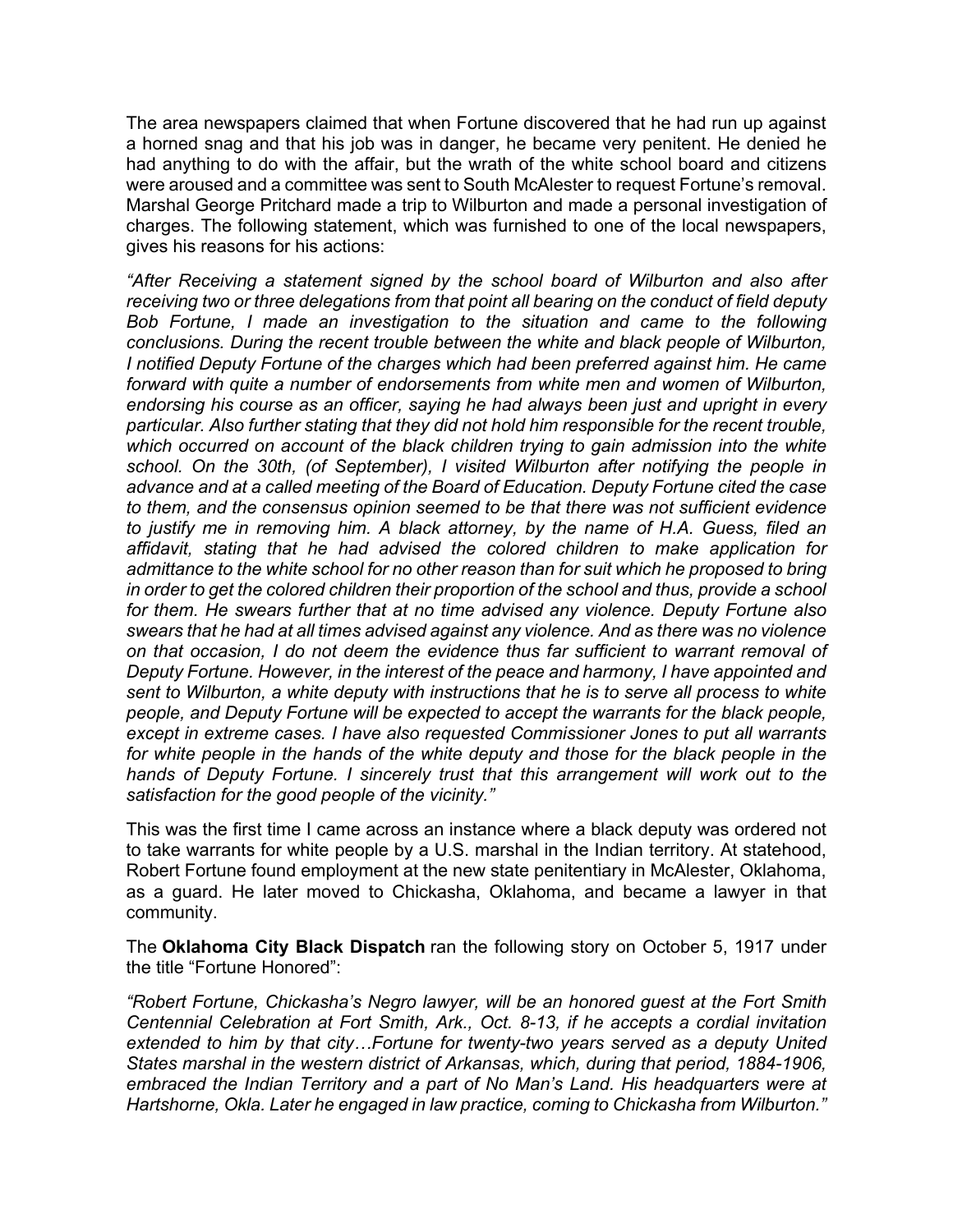Following is Fortune's invitation:

*"My dear Mr. Fortune: Our city has plans now in process of completion for one of the largest and best celebrations we have ever known. It is the occasion of our One Hundredth Birthday, and we aim to fittingly return, thanks for our long life and prosperity in this series of magnificent pageants. There is no more appropriate way in which the present generation may honor itself than by paying due honor and respect to those who, by the sacrifices they have made it possible that we might enjoy the present fruits of progress. Accordingly, among the days of the week beginning October 8, none stand out in such striking relief as does Wednesday, October 10. On this day we strive to present Fort Smith*  as she was in the days when you first knew her. Properly costumed, some character will *represent Judge Parker, famous in early days. Surrounding him in this pageant, reflecting the courage and chivalry of days of which the younger generation know so little, will be the deputy United States marshals of whom you are one. We are very desirous that you accept this invitation and be with us as our guest. Kindly notify us of your acceptance and indicate at what time you will be present in the city. Hoping to hear from you at a very early date, I beg to be, Very sincerely yours, J. H. Kirkpatrick, Manager"*

Federal Judge Parker, to whom reference is made in the above letter, enjoyed the reputation at one time of having sent more bad men to their doom than any man who ever held a judicial position.

The same newspaper printed a follow-up story on October 19, 1917 titled "Ft. Smith Honors Black Marshal – Judge Fortune Central Figure":

*"Fort Smith, Ark., Oct.10. – Today at 3 o'clock the Historical Pageant, the leading feature of the centennial celebration, took place and was witnessed by an immense concourse. The pageant represented several periods in the history of this country beginning with the exploration of DeSota and ending with Judge Parker's court, the greatest civilizing factor of this section. Following the court, came the old deputy marshals in tally-hos. Several on horseback with Winchesters and their grub wagon containing several prisoners. The central feature was Judge Robert Fortune in an old covered wagon such as was used by old Indian marshals. He had beside him in irons, heavily shackled, two white and two Indian prisoners. In the old days when outlawry flowered in Oklahoma and the hands of the law were powerless, black deputy marshals were appointed, who swept these outlaws from their nests. There was no desperado so fierce that they would not capture or kill him. Law and order today owes much to these intrepid men. When Alfred Kingsberry killed Sheriff Garrison, Judge Fortune was specially deputized to pursue and capture him."*

Sometime after 1917, Fortune moved to Phoenix, Arizona, to practice law. Fortune became one of the leaders in the Phoenix African American community for over two decades. He ran unsuccessfully for the Arizona state legislature and campaigned to have blacks accepted in the city Fire Department. Fortune was contracted in 1920 by the Cotton Growers Association of Arizona to recruit field workers. Back in Oklahoma, he contacted a friend, Roscoe Dunjee, editor of the Oklahoma City Black Dispatch newspaper, for help. As a result he brought back a trainload of black workers for the tasks. When Fortune died the Arizona Republic reported on July 8, 1938, that the Maricopa County Bar Association conducted memorial services for him in the chambers of Judge J.C. Niles. The courthouse was closed a half-day for the occasion.